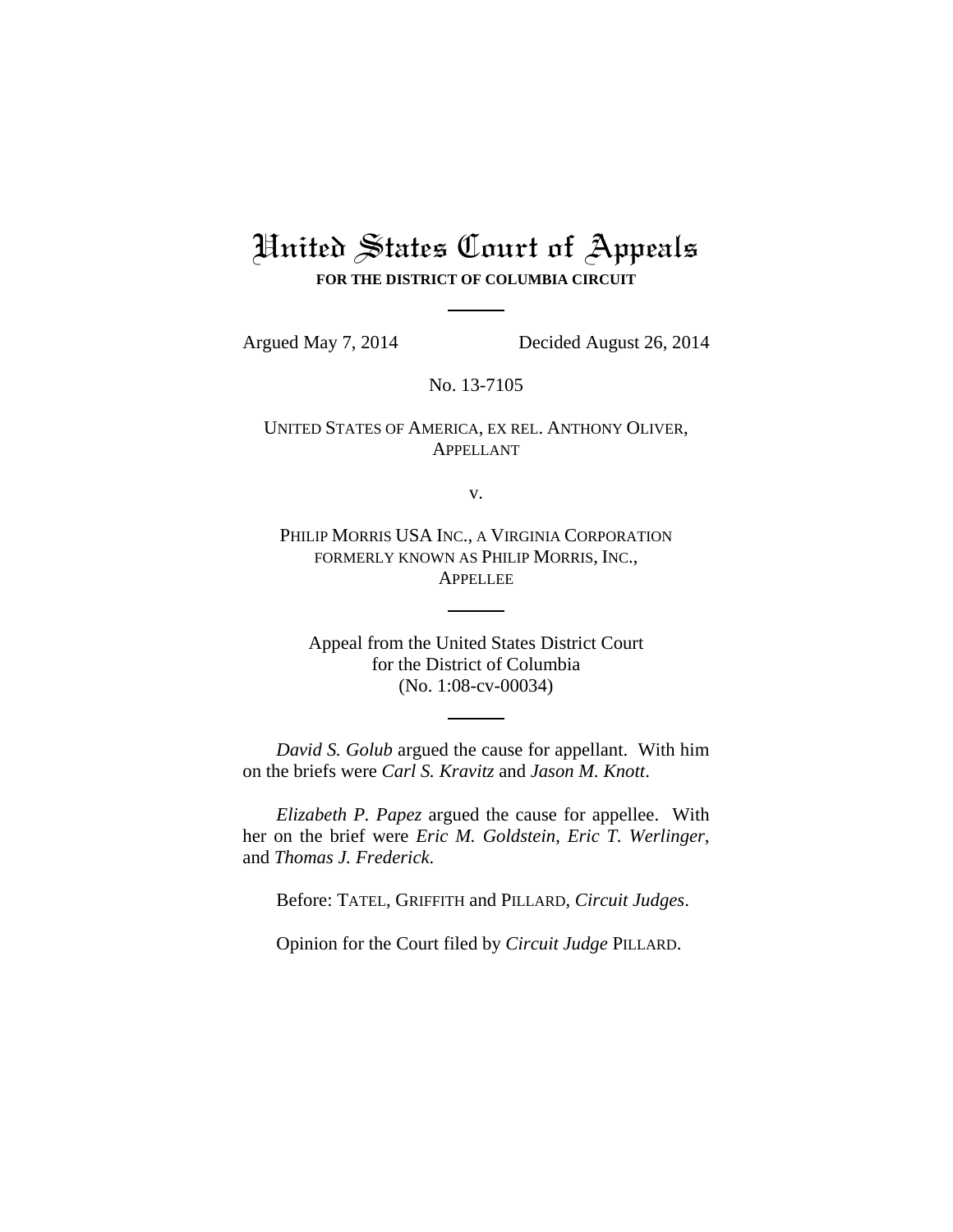PILLARD, *Circuit Judge*: Anthony Oliver, President and CEO of a tobacco company called Medallion Brands International Co., brought this *qui tam* action against Philip Morris USA Inc., alleging that Philip Morris violated the False Claims Act ("FCA"), 31 U.S.C. §§ 3729-3733 (2006). Oliver alleges that Philip Morris was required to provide the government with "Most Favored Customer" pricing, but failed to do so, instead selling its product for less to affiliates operating in the same markets as government purchasers even as it fraudulently affirmed to the government that its price was the lowest. The district court concluded that it lacked subject matter jurisdiction due to the FCA's "public disclosure bar," because Oliver's suit was based on transactions that had been publicly disclosed. We disagree. Neither the contract term obligating Philip Morris to provide the government with Most Favored Customer pricing nor Philip Morris's fraudulent certifications that it complied was publicly disclosed. Accordingly, we vacate the district court's decision and remand this case for further proceedings.

## **I.**

The Navy Exchange Service Command ("NEXCOM") and the Army and Air Force Exchange Service ("AAFES") (collectively, the "Exchanges") operate facilities that provide goods and services to customers in the military community.<sup>1</sup> The Exchanges enter into contracts with vendors that contain Most Favored Customer provisions. Pursuant to those government contracts, vendors must certify to the Exchanges that the prices, terms, and conditions they offer the Exchanges are comparable to or more favorable than the prices the

 $\overline{a}$ 

<sup>&</sup>lt;sup>1</sup> Because we are reviewing the grant of a motion to dismiss, we accept Oliver's allegations, and draw all reasonable inferences in his favor. *United States ex rel. Davis v. District of Columbia*, 679 F.3d 832, 834-35 (D.C. Cir. 2012).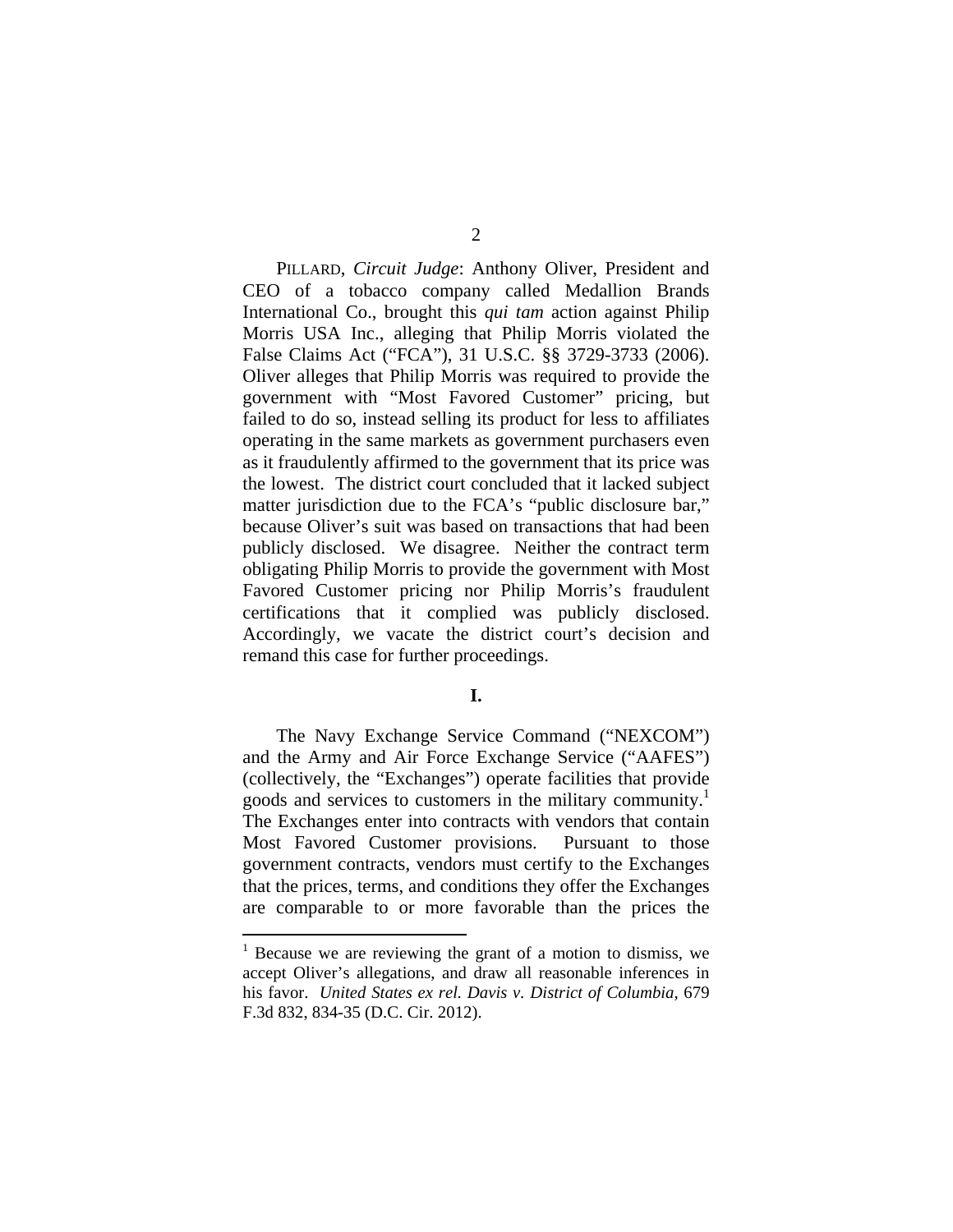vendors charge their other customers. Defendant Philip Morris has, since at least 2002, entered into contracts with and sold cigarettes to the Exchanges. Oliver estimates that, in a single year, the Exchanges purchased approximately 1.8 million cartons of Marlboro cigarettes from Philip Morris at improperly inflated prices. Philip Morris's contract obligated it to comply with the Most Favored Customer provisions and to certify its compliance.

Oliver filed this *qui tam* action in 2008, alleging that Philip Morris violated the False Claims  $Act<sup>2</sup>$  According to the complaint, Philip Morris sold cigarettes to its affiliates at lower prices than it charged the Exchanges for identical cigarettes, and those affiliates resold the cigarettes at prices that undercut the Exchanges' pricing. Oliver says such sales violated the Most Favored Customer provisions even as Philip Morris continued to certify that it was providing the Exchanges with the best price for its cigarettes, in contravention of the FCA.

The FCA creates civil liability for persons who present false and fraudulent claims for payment to the government or who use a false statement to get a false or fraudulent claim paid by the government. 31 U.S.C.  $\S$  3729(a)(1)-(2). The FCA authorizes the government to recover a statutory penalty for each violation, as well as treble the amount of damages it actually sustains. *Id.* § 3729(a). The FCA also authorizes *qui* 

 $\overline{a}$ 

 $2^2$  The False Claims Act was amended on March 23, 2010 by the Patient Protection and Affordable Care Act. Pub. L. No. 111-148, § 10104(j)(2), 124 Stat. 119, 901-902 (2010). Those amendments do not apply to pending suits filed before their enactment. *Graham Cnty. Soil & Water Conservation Dist. v. United States ex rel. Wilson*, 559 U.S. 280, 283 n.1 (2010). Accordingly, throughout this opinion we refer to the version of the FCA that was in effect at the time Oliver filed his complaint.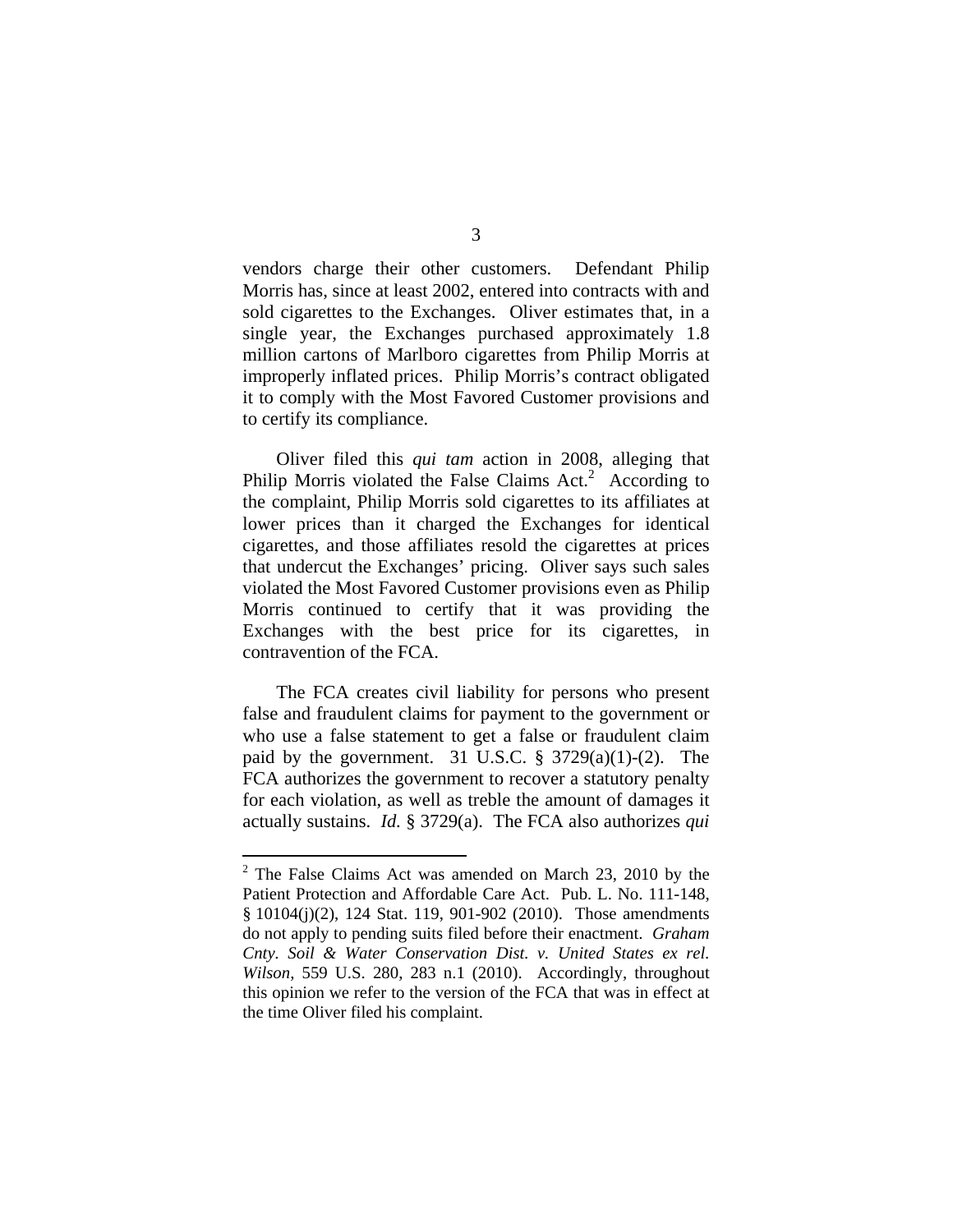*tam* actions, whereby private individuals, called "relators," bring actions in the government's name; the Act establishes incentives for such private suits by allowing successful relators to share in the government's recovery. *Id.*  $§$  3730(b)(1), (d).

The FCA encourages insiders to expose fraudulent conduct, but does not reward relators who seek to profit by bringing suits to complain of fraud that has already been publicly exposed. *See, e.g.*, *Graham Cnty. Soil & Water Conservation Dist. v. United States el rel. Wilson*, 559 U.S. 280, 294-95 (2010); *United States ex rel. Springfield Terminal Ry. Co. v. Quinn*, 14 F.3d 645, 649-51 (D.C. Cir. 1994). To that end, the FCA contains a public disclosure bar that limits the ability of a private party to bring a *qui tam* suit where the fraud is already publicly known. That bar prevents parasitic lawsuits brought by opportunistic litigants seeking to capitalize on public disclosures. The version of the statutory public disclosure bar applicable to this suit divests courts of subject matter jurisdiction over an action "based upon the public disclosure of allegations or transactions" made in specified types of fora, "unless the action is brought by the Attorney General or the person bringing the action is an original source of the information." 31 U.S.C.  $$3730(e)(4)(A).$ <sup>3</sup>

 $\overline{a}$ 

 $3<sup>3</sup>$  A person who is an original source of the information may sue as a *qui tam* relator under the FCA even to recover for fraud that has been publicly disclosed. An "original source" is someone who "has direct and independent knowledge of the information on which the allegations are based and has voluntarily provided the information to the Government before filing an action." 31 U.S.C. § 3730(e)(4)(B). The district court concluded that Oliver had failed to demonstrate he was an "original source" of the information on which his allegations were based. *United States ex rel. Oliver v.*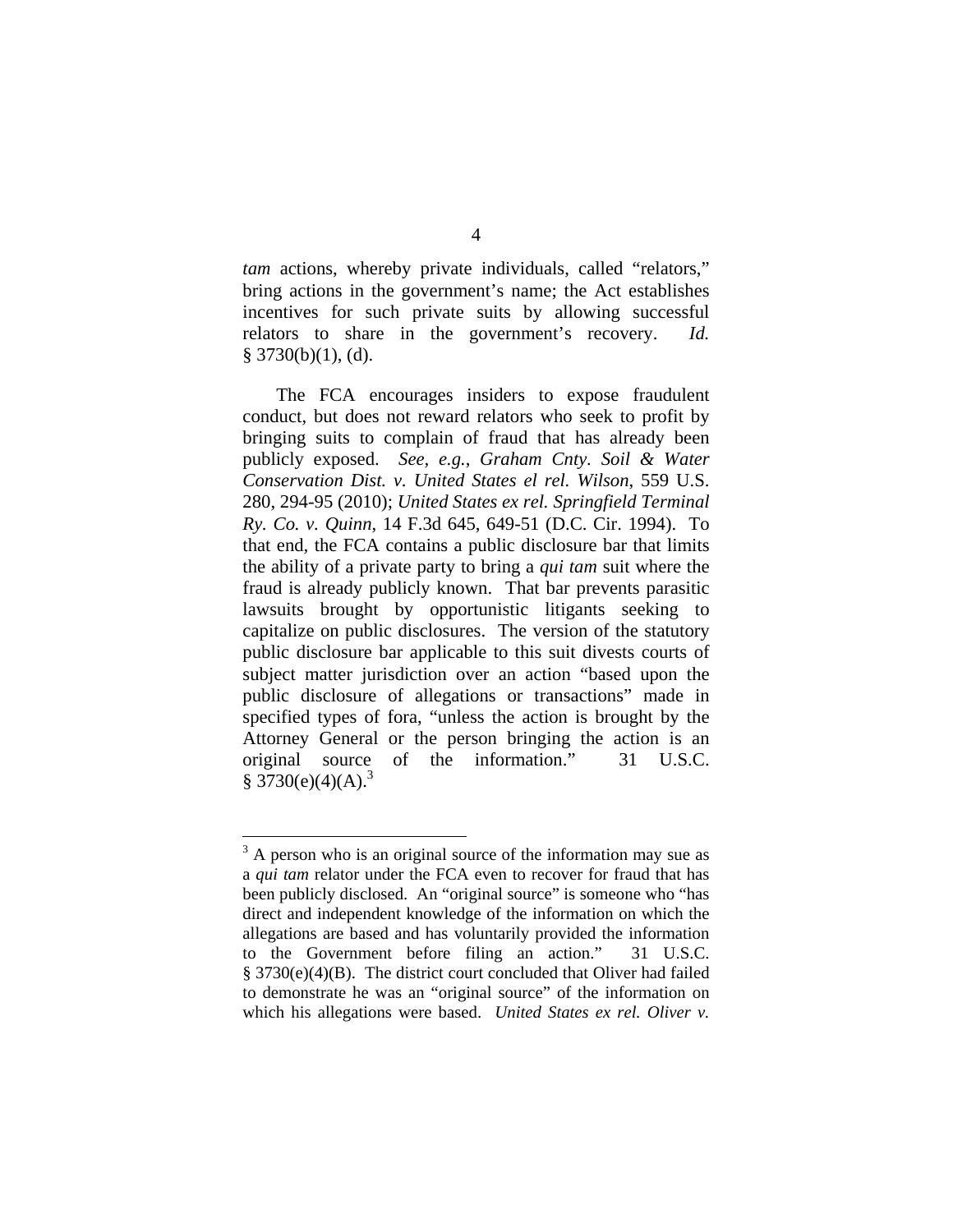The district court granted Philip Morris's motion to dismiss Oliver's claim on the ground that the allegedly fraudulent transactions his complaint identifies had already been publicly disclosed. *United States ex rel. Oliver v. Philip Morris USA Inc.*, 949 F. Supp. 2d 238, 240, 244-49 (D.D.C. 2013). The court concluded that a Philip Morris memorandum, referred to in the litigation as the "Iceland Memo," disclosed Philip Morris's affiliates' practice of selling cigarettes on the duty-free market at prices lower than those it charged the Exchanges, as well as the fact that the Exchanges had objected to the pricing differential. *Id.* at 248.

The Iceland Memo is a Philip Morris inter-office transmittal sheet dated December 28, 1999, relating to a letter (not included in the record) that the director of Morale, Welfare & Recreation ("MWR") at a United States naval station in Iceland apparently wrote to a duty-free wholesaler of Philip Morris cigarettes as part of MWR's unsuccessful efforts to buy cheaper Philip Morris cigarettes from the dutyfree source. J.A. 71. The Memo recounts that a Philip Morris sales representative intervened and advised the wholesaler not to ship cigarettes to the MWR facility. *See id.* The Memo states, in relevant part:

P[hilip] M[orris] USA is responsible for U.S. Military markets worldwide and is the source for product to MWR facilities .... P[hilip] M[orris] I[nternational] Duty-Free list prices are lower than P[hilip] M[orris]

1

*Philip Morris USA Inc.*, 949 F. Supp. 2d 238, 249-51 (D.D.C. 2013). Because we conclude that the information supporting Oliver's claim had not been publicly disclosed, we do not reach the question whether Oliver was an "original source." *See Springfield Terminal*, 14 F.3d at 651; *see also United States ex rel. Holmes v. Consumer Ins. Grp.*, 318 F.3d 1199, 1203 (10th Cir. 2003).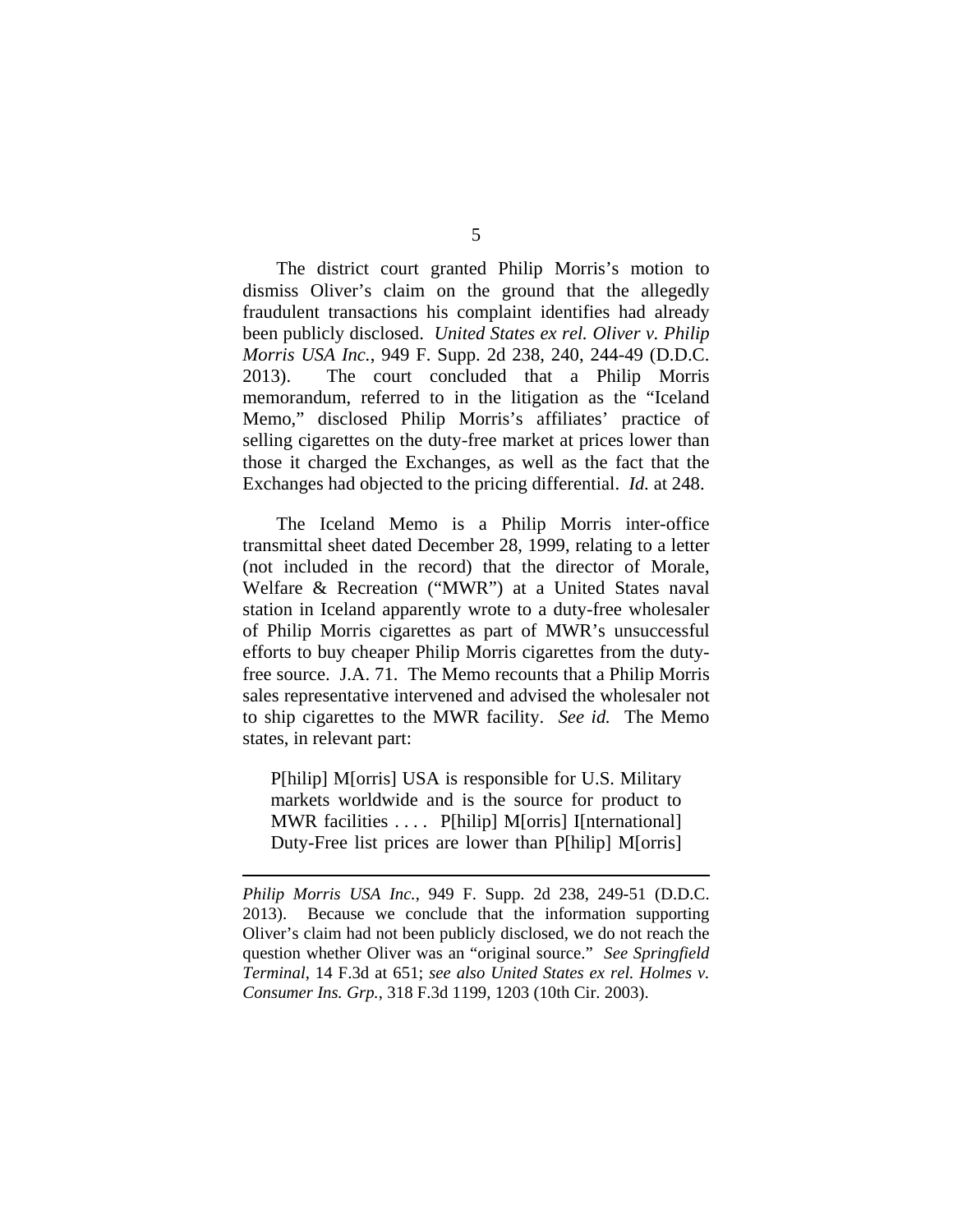USA Military tax-free prices and we frequently receive inquir[i]es from the Service Headquarters on why they can't purchase tax-free product at these lower prices. Our response is that P[hilip] M[orris] USA is the U.S. Federal Government's source of product, and we ensure that the product conforms to the proper Surgeon General warnings.

*Id.* The bottom of the Memo contains a handwritten note stating that "this issue was resolved," but does not specify how. *Id.*

The district court acknowledged that the Iceland Memo did not explain that the pricing differential was contrary to the Most Favored Customer provisions. *Id.* at 248-49. Nevertheless, that court concluded that those provisions, too, were publicly disclosed because they were "legal requirements that the [g]overnment is presumed to know." *Id.* at 249 (citing *Schindler Elevator Corp. v. United States ex rel. Kirk*, 131 S. Ct. 1885, 1890 (2011)). The court further concluded that Philip Morris's certification of compliance with the Most Favored Customer provisions could be inferred from the fact that the Exchanges continued to purchase cigarettes from Philip Morris. *Id.* at 249. Because the FCA framed the public disclosure bar as jurisdictional, the dismissal was for want of subject matter jurisdiction over Oliver's action. *Id.* at 240.

## **II.**

 Oliver timely appealed, and we have jurisdiction pursuant to 28 U.S.C. § 1291. We review de novo the district court's dismissal for lack of subject matter jurisdiction. *Fisher-Cal Indus., Inc. v. United States*, 747 F.3d 899, 902 (D.C. Cir. 2014).

## 6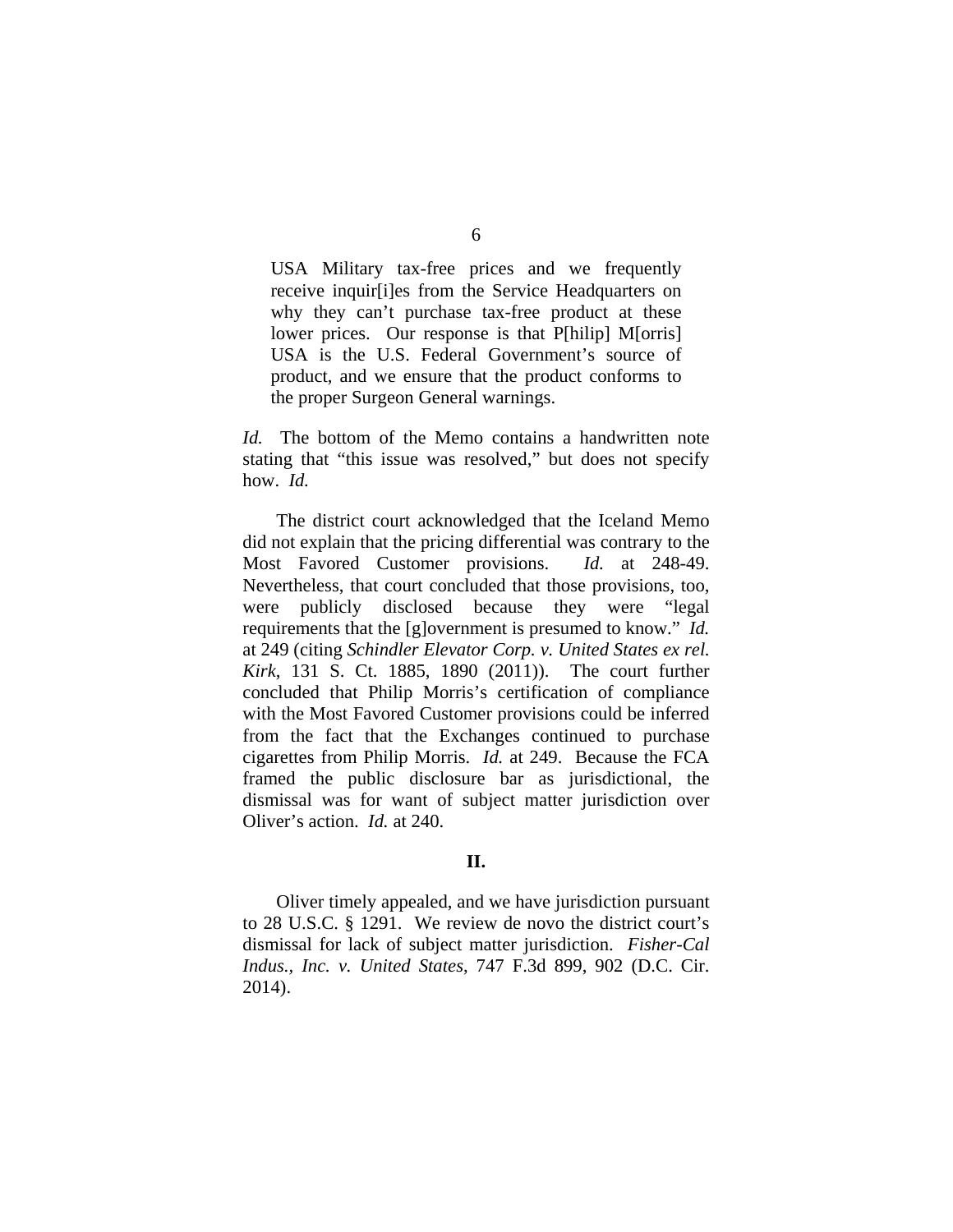The False Claims Act's public disclosure bar states that a court lacks subject matter jurisdiction over an action "based upon the public disclosure of allegations or transactions." 31 U.S.C. § 3730(e)(4)(A). As we explained in *Springfield Terminal*, the word "transactions" refers to two or more elements that, when considered together, give rise to an inference that fraud has taken place. *See* 14 F.3d at 654*.* As this court elaborated in a much-quoted formulation:

[I]f  $X + Y = Z$ , Z represents the *allegation* of fraud and X and Y represent its essential elements. In order to disclose the fraudulent *transaction* publicly, the combination of X and Y must be revealed, from which readers or listeners may infer Z, *i.e.*, the conclusion that fraud has been committed. The language employed in § 3730(e)(4)(A) suggests that Congress sought to prohibit *qui tam* actions *only* when either the allegation of fraud [Z] or the critical elements of the fraudulent transaction themselves [X and Y] were in the public domain.

*Id.* Thus, "where only one element of the fraudulent transaction is in the public domain (*e.g.*, X), the *qui tam* plaintiff may mount a case by coming forward with either the additional elements necessary to state a case of fraud (*e.g.*, Y) *or* allegations of fraud itself (*e.g.*, Z)." *Id.* at 655.

### **III.**

 We begin by restating Oliver's allegations using the *Springfield Terminal* formulation: the fact that Philip Morris was not providing the Exchanges with the best price for cigarettes (X) plus the fact that Philip Morris falsely certified that it complied with the Most Favored Customer provisions (Y) gives rise to the conclusion Philip Morris committed fraud (Z). The court lacks jurisdiction over Oliver's suit only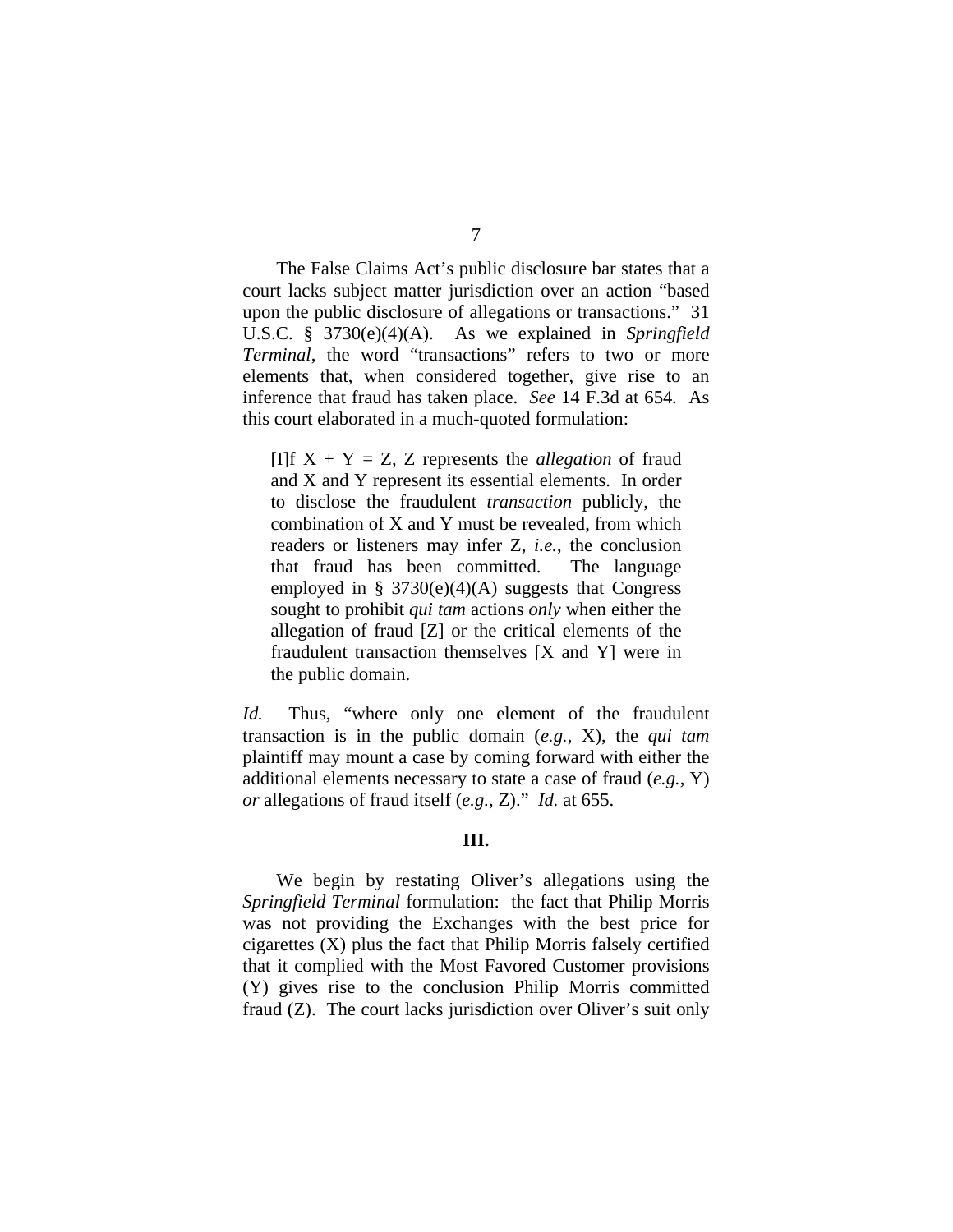if X *and* Y, i.e., *both* the pricing disparities *and* Philip Morris's false certifications of compliance with the Most Favored Customer provisions, were in the public domain.<sup>4</sup>

We need not resolve whether the pricing disparities were publicly disclosed in the Iceland Memo, because we conclude that the "Y" of Oliver's suit was not publicly disclosed. Philip Morris has made no attempt to show that its allegedly false certifications of compliance with the Most Favored Customer provisions were in the public domain. Instead, both Philip Morris and the district court focused on the public disclosure of the Most Favored Customer provisions. *See Oliver*, 949 F. Supp. 2d at 249. The district court concluded that if the Most Favored Customer provisions were publicly disclosed, Philip Morris's certifications could be inferred from the fact that the Exchanges continued to purchase Philip Morris cigarettes. *Id.* Even assuming *arguendo* that the certifications could be inferred from the disclosure of the Most Favored Customer provisions, Oliver's suit is not barred

<sup>&</sup>lt;sup>4</sup> The parties do not argue that the Iceland Memo itself contains direct "allegations" of fraud (Z). For a disclosure to constitute an "allegation" it must contain an explicit assertion that fraud as such has taken place. *See Springfield Terminal*, 14 F.3d at 654. As Oliver points out, Philip Morris did not contend below, and the district court did not find, "that the Iceland Memo contained a conclusory assertion sufficient to constitute an 'allegation' under the FCA." Appellant Br. 22. In other words, the Iceland Memo did not announce the fraud in the form of Z, as opposed to  $X + Y$ . *See Oliver*, 949 F. Supp. 2d at 249 ("[T]he Court finds that Oliver's Complaint describes '*transactions*' 'substantially similar to those in the public domain' and therefore is 'based upon' the public disclosure of those *transactions* within the meaning of section 3730(e)(4)(A)." (emphasis added)). Nor does Philip Morris attempt to argue on appeal that explicit allegations of fraud as such were publicly disclosed. *See* Oral Arg. Tr. 12:22-14:9, 28:19-29:4; *see also* Appellee Br. 20, 32-33.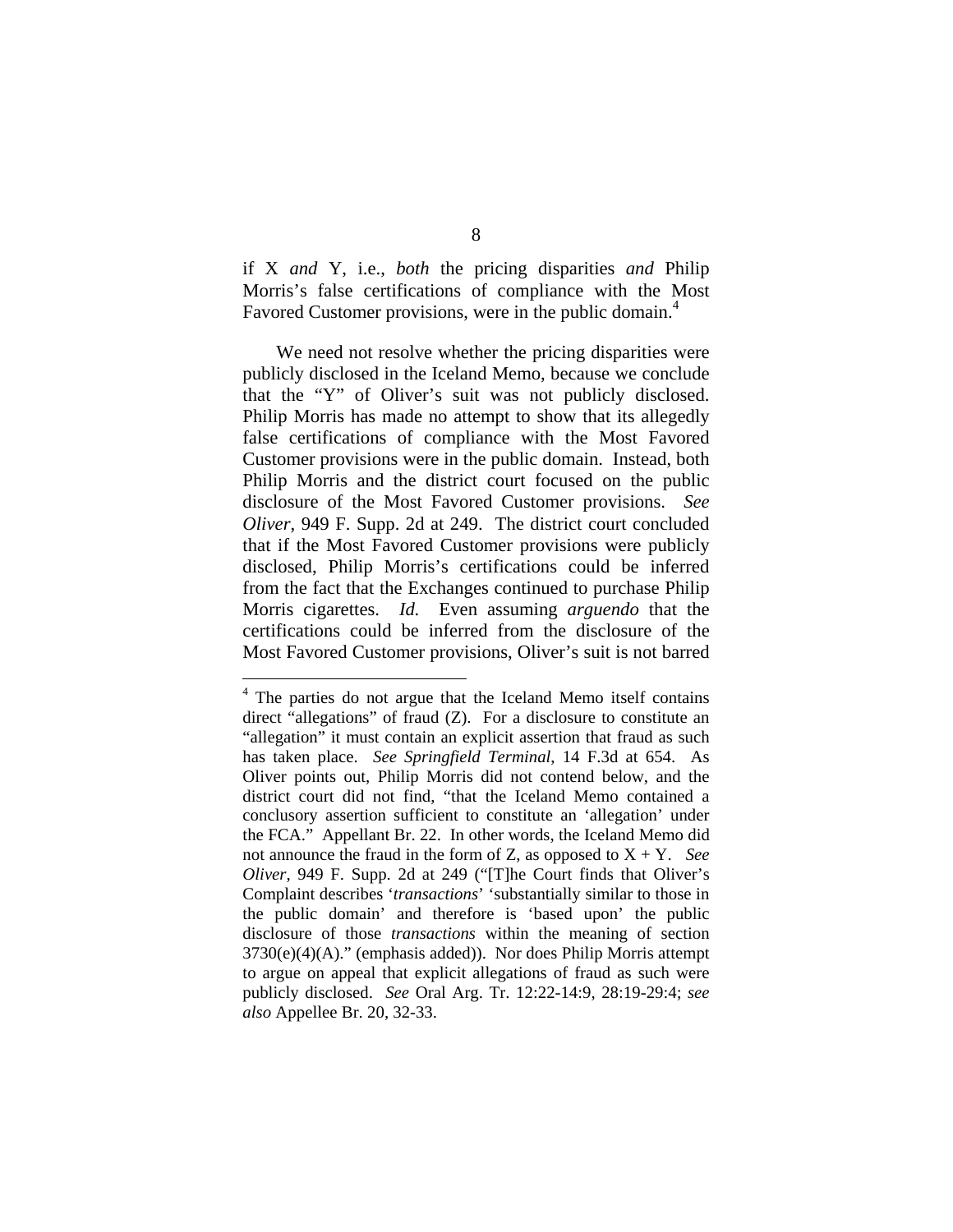because the Most Favored Customer provisions were not publicly disclosed.

Philip Morris makes three alternative arguments that the Most Favored Customer provisions were publicly disclosed. First, Philip Morris encourages us to affirm the district court's conclusion that the Most Favored Customer provisions were in the public domain because they were "legal requirements that the [g]overnment is presumed to know." *Id.* Second, according to Philip Morris, the Iceland Memo not only publicly disclosed the pricing disparities, but also that the government was complaining about those disparities, which was adequate to alert government authorities of the likelihood of fraud. Finally, after oral argument, Philip Morris urged us to rely on new evidence that the Most Favored Customer provisions were publicly available. We consider each argument in turn.

### **A.**

 Both the plain language and history of the FCA demonstrate, contrary to Philip Morris's contention, that the government's awareness of the Most Favored Customer requirements does not amount to their public disclosure. We believe that "a 'public disclosure' requires that there be some act of disclosure to the public outside of the government. The mere fact that the disclosures are contained in government files someplace, or even that the government is conducting an investigation behind the scenes, does not itself constitute public disclosure." *United States ex rel. Rost v. Pfizer, Inc.*, 507 F.3d 720, 728 (1st Cir. 2007), *overruled on other grounds by Allison Engine Co. v. United States ex rel. Sanders*, 553 U.S. 662 (2008).

The plain text of the public disclosure bar delineates three channels through which information can be made public for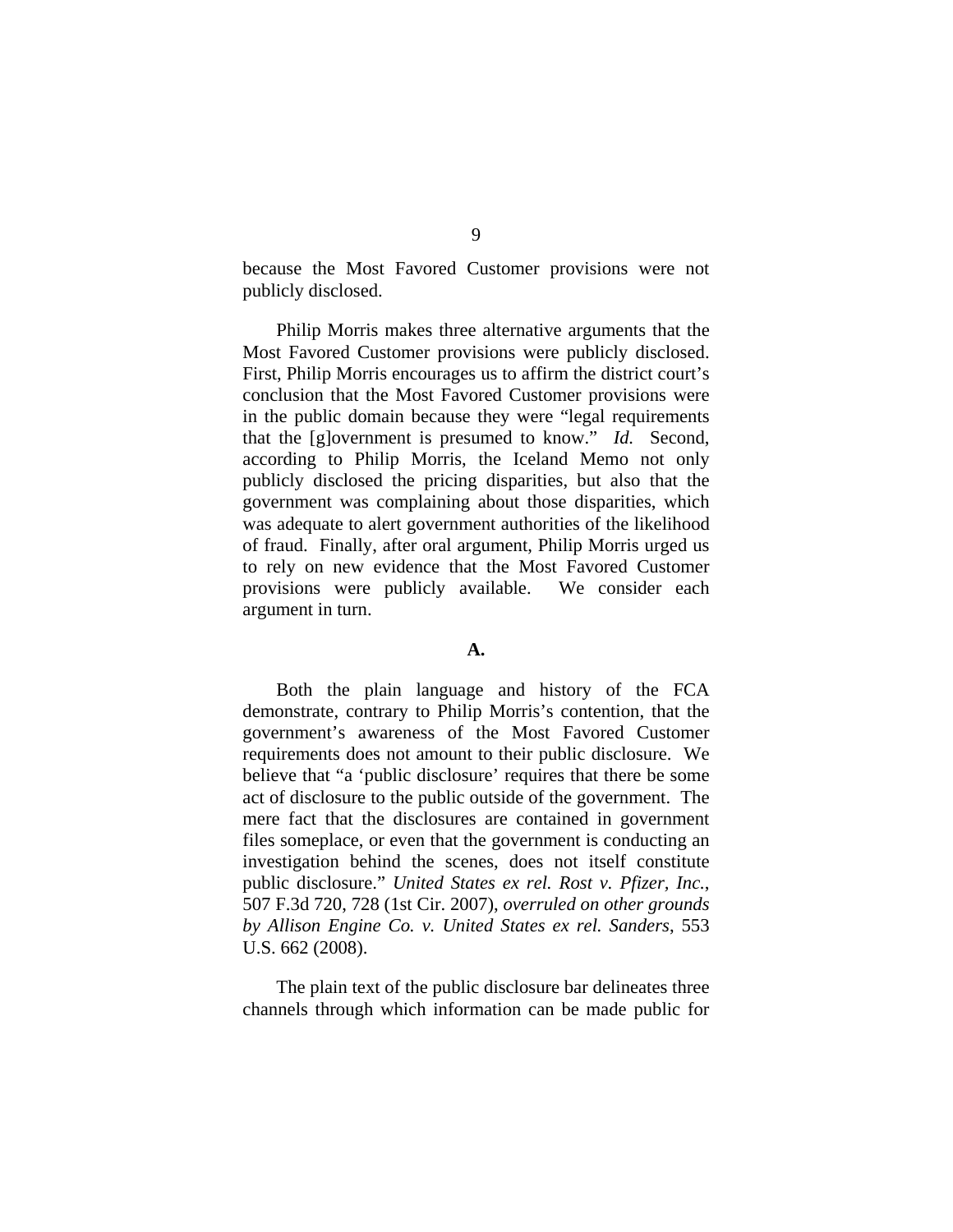purposes of invoking the bar. To count as "public," a disclosure must be made either: "[1] in a criminal, civil, or administrative hearing, [2] in a congressional, administrative, or [General] Accounting Office report, hearing, audit, or investigation, or [3] from the news media." 31 U.S.C.  $§ 3730(e)(4)(A)$ . "[T]he FCA's public disclosure bar ... deprives courts of jurisdiction over *qui tam* suits when the relevant information has already entered the public domain *through certain channels*." *Graham Cnty.*, 559 U.S. at 285 (emphasis added). By its express terms, the public disclosure bar only applies when allegations or transactions have been made public through one of those channels. *See United States ex rel. Williams v. NEC Corp.*, 931 F.2d 1493, 1499 (11th Cir. 1991). The government's own, internal awareness of the information is not one such channel. *See* 31 U.S.C. § 3730(e)(4)(A); *see also United States ex rel. Meyer v. Horizon Health Corp.*, 565 F.3d 1195, 1200 n.3 (9th Cir. 2009) (collecting cases holding that disclosure to the government, without more, is not a public disclosure for purposes of the public disclosure bar).

 The history of the FCA strongly bolsters this conclusion. Congress revised the FCA in 1986 to remove a jurisdictional bar that previously applied when the government had knowledge of the facts underlying a relator's suit. Before the amendment, the FCA precluded *qui tam* actions based on "evidence or information in the possession of the United States . . . at the time such suit was brought." *Schindler Elevator Corp. v. United States ex rel. Kirk*, 131 S. Ct. 1885, 1894 (2011) (internal quotation marks omitted). The 1986 amendment replaced that "government knowledge" bar with the version of the public disclosure bar applicable to Oliver's lawsuit. *See id.* As a result of that change, the inquiry shifted from whether the relevant information was known to the government to whether that information was publicly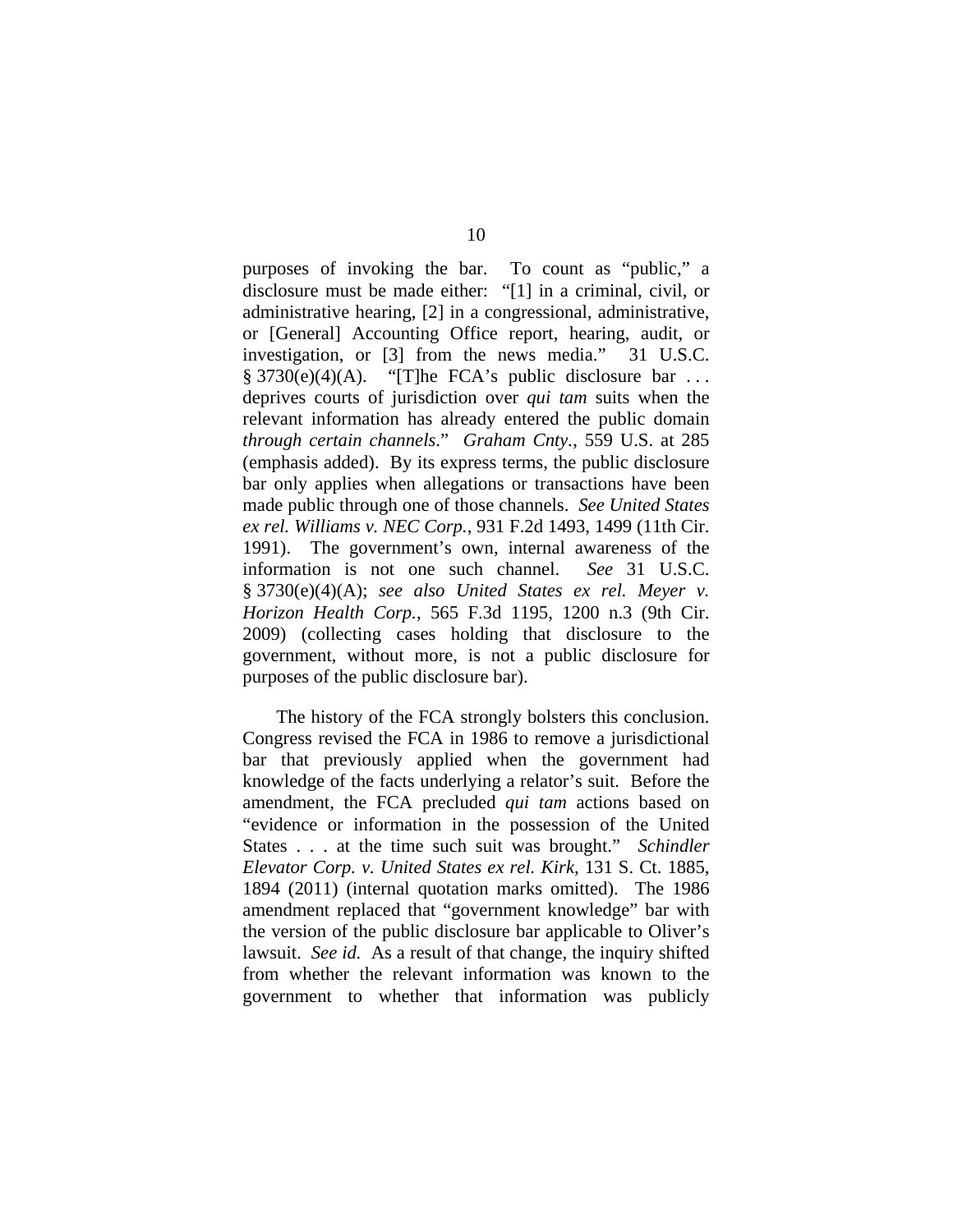disclosed in one of the channels specified by the statute. *See Graham Cnty.*, 559 U.S. at 300 ("The statutory touchstone . . . is whether the allegations of fraud have been 'publicly disclosed,' not whether they have landed on the desk of a DOJ lawyer." (citation and internal brackets omitted)). The statutory amendment makes clear that the government's knowledge of its own legal requirements is not a public disclosure. *See, e.g.*, *Rost*, 507 F.3d at 729-30. A contrary interpretation would essentially reinstate a jurisdictional bar Congress expressly eliminated.

According to Philip Morris, the Supreme Court's decision in *Schindler* supports its contention that the public disclosure bar can be applied when innocuous-seeming facts are publicly disclosed and the government has knowledge of a non-public federal legal requirement that renders them fraudulent. Philip Morris relies on the Court's statement that it concluded that FOIA requests were reports for purposes of the public disclosure bar, in part because under a contrary interpretation "anyone could identify a few regulatory filing and certification requirements, submit FOIA requests until he discovers a federal contractor who is out of compliance, and potentially reap a windfall in a *qui tam* action under the FCA." *Schindler*, 131 S. Ct. at 1894. But Philip Morris's reliance on *Schindler* is misplaced. In *Schindler*, the Court held that a federal agency's responses to FOIA requests were "reports" for purposes of the public disclosure bar, because an agency's written response together with attached records sought in the FOIA request falls within the ordinary understanding of the statutory term "administrative . . . report." *Id.* at 1893. Nothing in *Schindler* supports Philip Morris's suggestion that suits should be barred any time the government is aware of a legal requirement. The government's awareness of the Most Favored Customer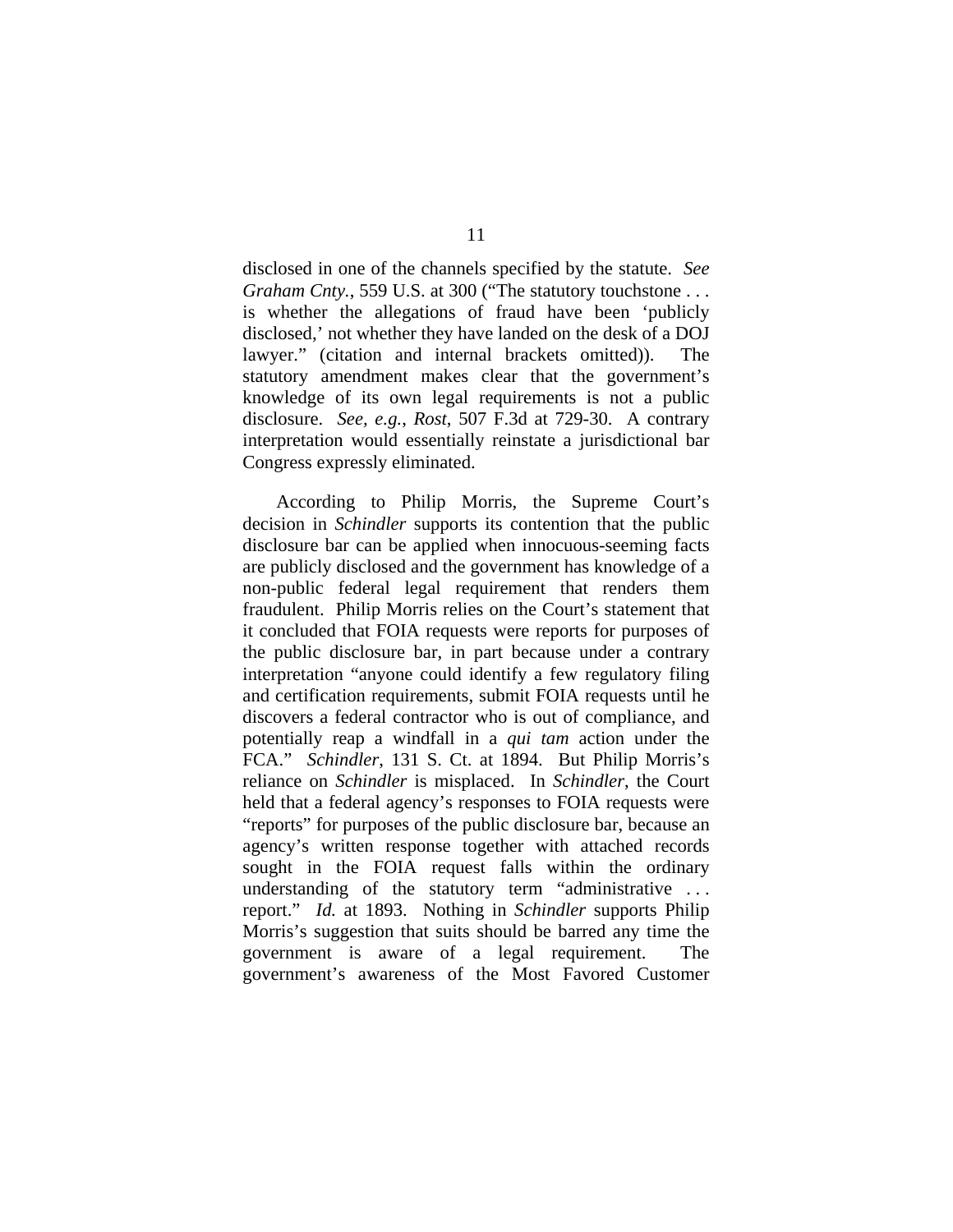12 provisions at issue in this case does not justify the imposition

of the public disclosure bar.

**B.** 

We next conclude, contrary to Philip Morris's contentions, that the Iceland Memo did not publicly disclose the requirements of the Most Favored Customer provisions. The Iceland Memo, standing alone, does not communicate that there was anything legally impermissible about the prices Philip Morris was charging the Exchanges. *See* J.A. 71. That memo makes no mention of the Most Favored Customer clauses, nor does it discuss more generally Philip Morris's obligation to charge the Exchanges its lowest price for cigarettes. *Id.*

Philip Morris contends that the Iceland Memo makes clear that the Exchanges were frequently complaining about their apparent overpayments, and that those protestations support an inference that Philip Morris was fraudulently charging the Exchanges higher prices than other customers in violation of its contractual undertaking to the contrary.The Memo, however, nowhere states that the Exchanges complained; rather, it merely reports that Philip Morris "frequently receive[d] inquir[i]es" from the Exchanges about why they could not purchase cigarettes at the lower prices offered by duty-free wholesalers instead of buying them from Philip Morris under their contracts. J.A. 71. The mere fact that the Exchanges inquired, or even complained, about pricing does not amount to public disclosure of facts supporting the elements of a claim of fraud. It is reasonable for a purchaser to object to buying at a price that is higher than the best price not only when the pricing is fraudulent or otherwise unlawful, but also when the purchaser simply wants to ensure it receives the most competitive deal. Contrary to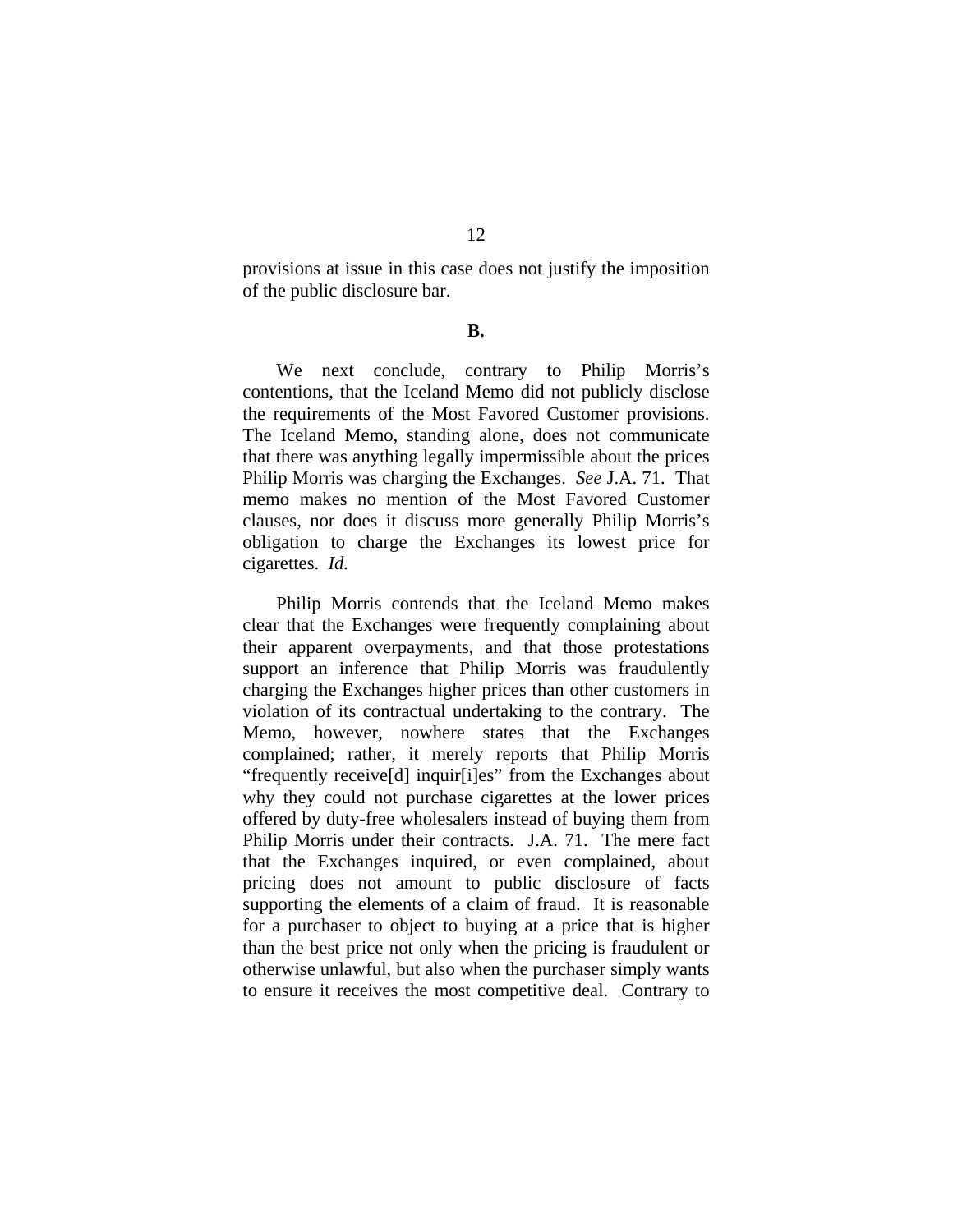13

Philip Morris's assertions, the Iceland Memo did not publicly disclose the allegedly fraudulent aspect of the prices Philip Morris charged the Exchanges.

**C.** 

Finally, we reject Philip Morris's belated efforts to resurrect arguments it abandoned on appeal. Before the district court, Philip Morris argued that the Most Favored Customer provisions were available to the broader public and thus helped to bring the transaction on which Oliver's claim is based under the public disclosure bar. *See Oliver*, 949 F. Supp. 2d at 249 n.8. The district court expressly rejected that argument because Philip Morris failed to show the timing of the putative internet publication of the Most Favored Customer clause that Philip Morris submitted and, in particular, that it was publicly available before 2008, when Oliver filed his suit. *Id.* Philip Morris did not follow up by seeking to provide to the district court evidence to pin down the publication date, nor did it raise on appeal any argument based on internet publication of the clause. After oral argument, however, Philip Morris submitted to us a letter proffering new evidence purporting to show that the Most Favored Customer provisions were publicly available on the Exchanges' websites before 2008.

We typically do not consider new evidence on appeal. *See, e.g.*, *United States ex rel. Davis v. District of Columbia*, 679 F.3d 832, 837 n.3 (D.C. Cir. 2012); *see also Williams v. Romarm, SA*, --- F.3d ---, No. 13-7022, 2014 WL 2933222, at  $*7$  (D.C. Cir. July 1, 2014) ("[T]he 28(j) process should not be employed as a second opportunity to brief an issue not raised in the initial briefs. The letters are more appropriately used to cite new authorities released after briefing is complete or after argument but before issuance of the court's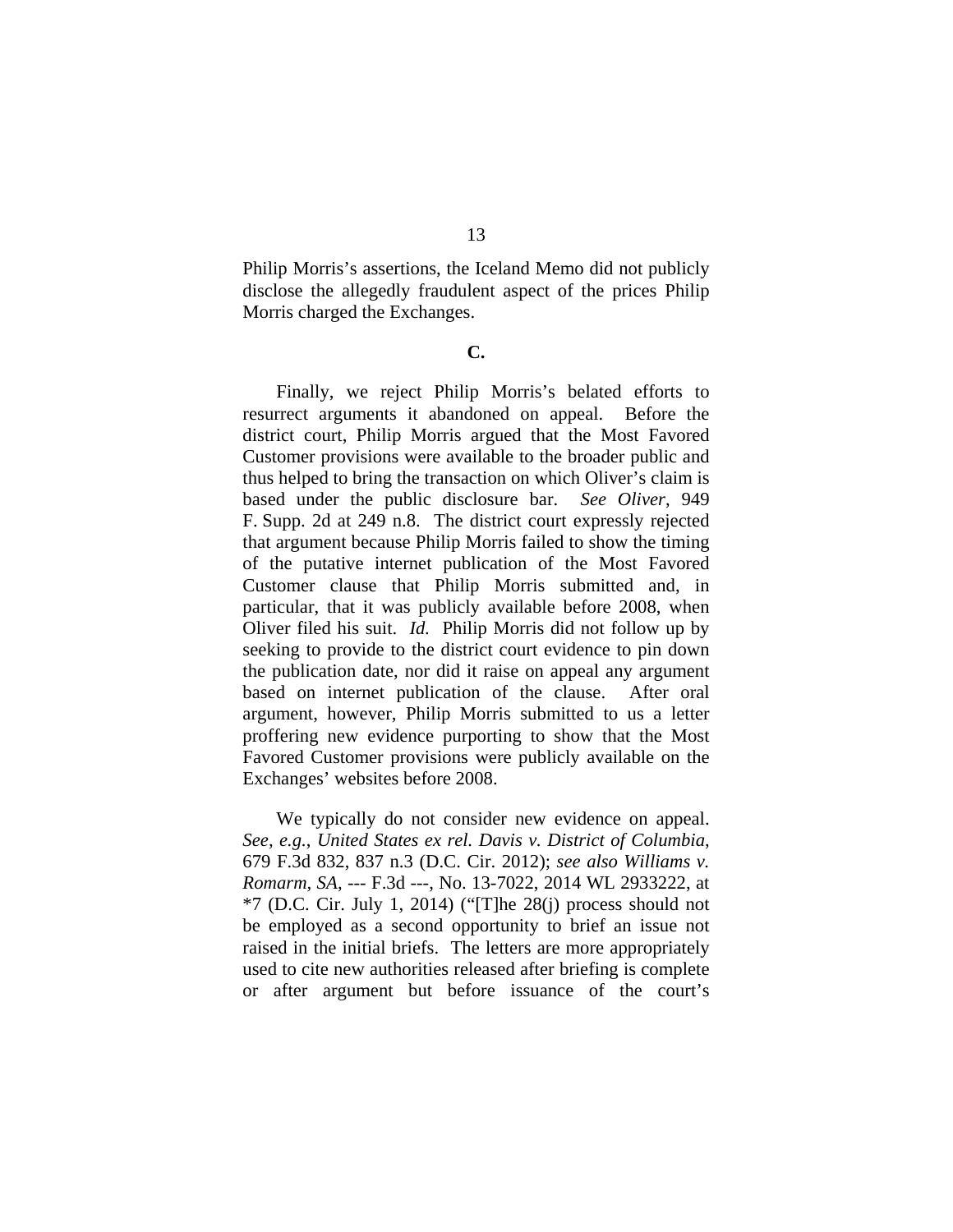opinion."). Even though legal arguments going to our subject matter jurisdiction are not subject to waiver, we have held that we will not consider jurisdictional facts that were not timely presented concerning jurisdiction over an FCA claim. *See United States ex rel. Settlemire v. District of Columbia*, 198 F.3d 913, 920 (D.C. Cir. 1999). We see no reason here to depart from our regular practice. Philip Morris has provided no explanation for its failure to timely present its new evidence to the district court, nor for its delay in providing that evidence to us. We are, in any event, in no position to assess on appeal its authenticity or its bearing on the issue for which it was submitted. As we have explained:

[A]n appellate court ordinarily has no factfinding function. It cannot receive new evidence from the parties, determine where the truth actually lies, and base its decision on that determination. Factfinding and the creation of a record are the functions of the district court; therefore, the consideration of newlydiscovered evidence is a matter for the district court. The proper procedure for dealing with newly discovered evidence is for the party to move for relief from the judgment in the district court under rule 60(b) of the Federal Rules of Civil Procedure.

*Nat'l Anti-Hunger Coal. v. Exec. Comm. of President's Private Sector Survey on Cost Control*, 711 F.2d 1071, 1075 (D.C. Cir. 1983) (internal quotation marks omitted). Thus, we decline to make an exception here and do not consider Philip Morris's new evidence.

## **IV.**

 We decline Philip Morris's invitation to affirm the district court's decision on the alternative ground that Oliver's complaint fails to state a claim for which relief can be